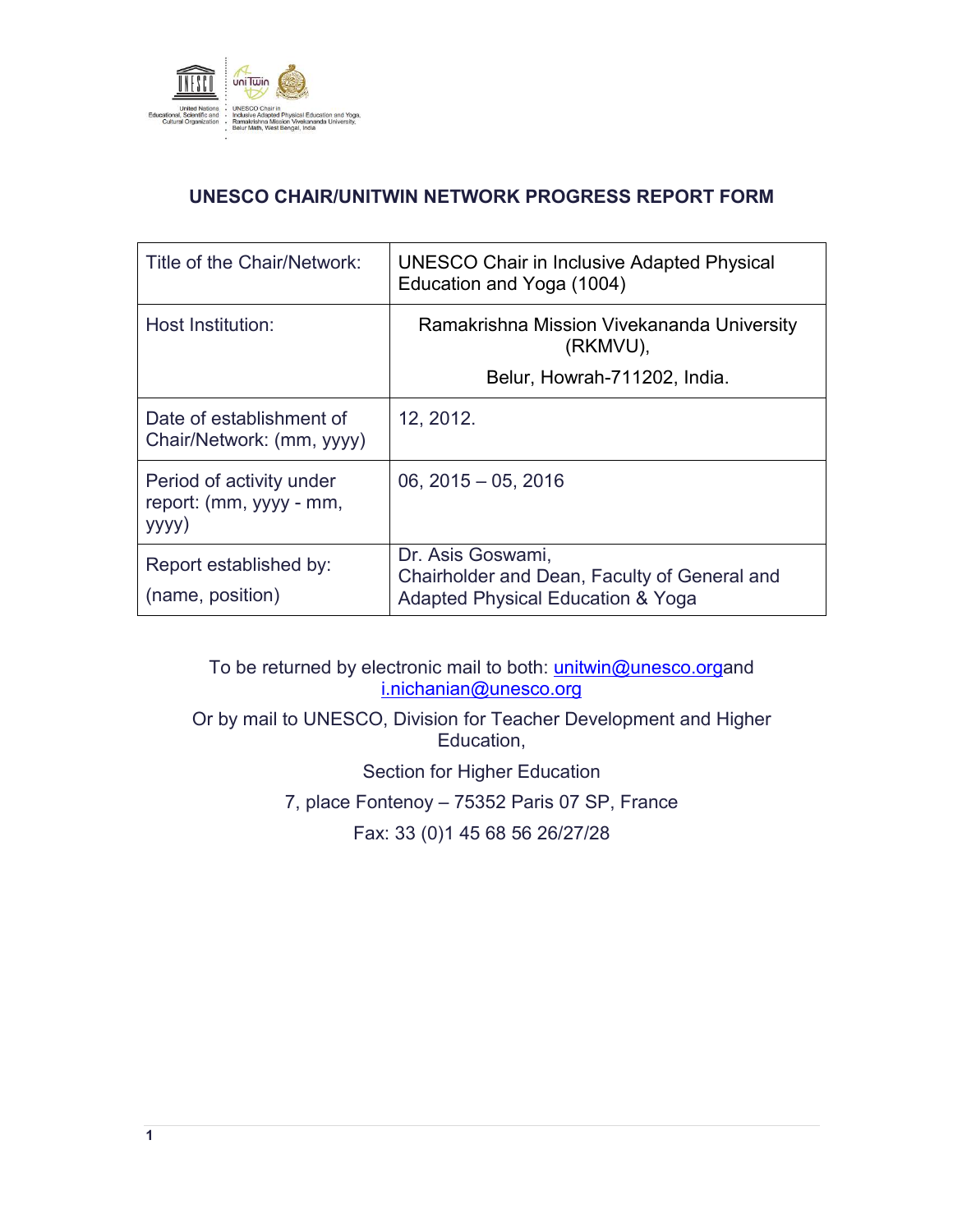

# **1. Executive Summary:**

The focus of this year was on activities related to research in the specialized field and development of e-content in the field of Physical education, sports and health education under the NME-ICT programme of Govt. of India. In addition to the academic activities that continue at the Off-campus Faculty Centre at Coimbatore, attempts were made to initiate activities in the main campus of the University at Belur.

### **2) Activities:**

Overview of activities undertaken by the Chair during the reporting period

## **a) Education/Training/Research**

The Chair encompasses two Faculties of the University under the School of Rehabilitation Science and Physical Education: a) General and Adapted Physical Education and Yoga and b) Faculty of Disability Management and Special Education.

| i)Education<br>(leading to<br>certificate) | The following courses are being conducted by the<br>Faculty of General and Adapted Physical Education and<br>Yoga(FGAPEY), RKMVU, on a regular basis.<br>Ph.D.<br>Master of Philosophy<br><b>Master of Physical Education</b><br><b>Bachelor of Physical Education</b><br>Bachelor of Science in Physical Education<br>Diploma in Physical Education |  |
|--------------------------------------------|------------------------------------------------------------------------------------------------------------------------------------------------------------------------------------------------------------------------------------------------------------------------------------------------------------------------------------------------------|--|
|                                            | The B.P. Ed course was modified acording to the NCTE<br>norms and duration of the course became 2 yrs from<br>2015 session.                                                                                                                                                                                                                          |  |
|                                            | In addition, a short term (Six weeks) course was<br>organized on Special Olympics (SO)in collaboration with<br>Special Olympics Bharat, India during May-June 2015.                                                                                                                                                                                  |  |
|                                            | The following courses are being conducted by the<br>Faculty of Disability Management and<br>Special<br>Education(FDMSE), RKMVU, Coimbatore, on regular<br>basis                                                                                                                                                                                      |  |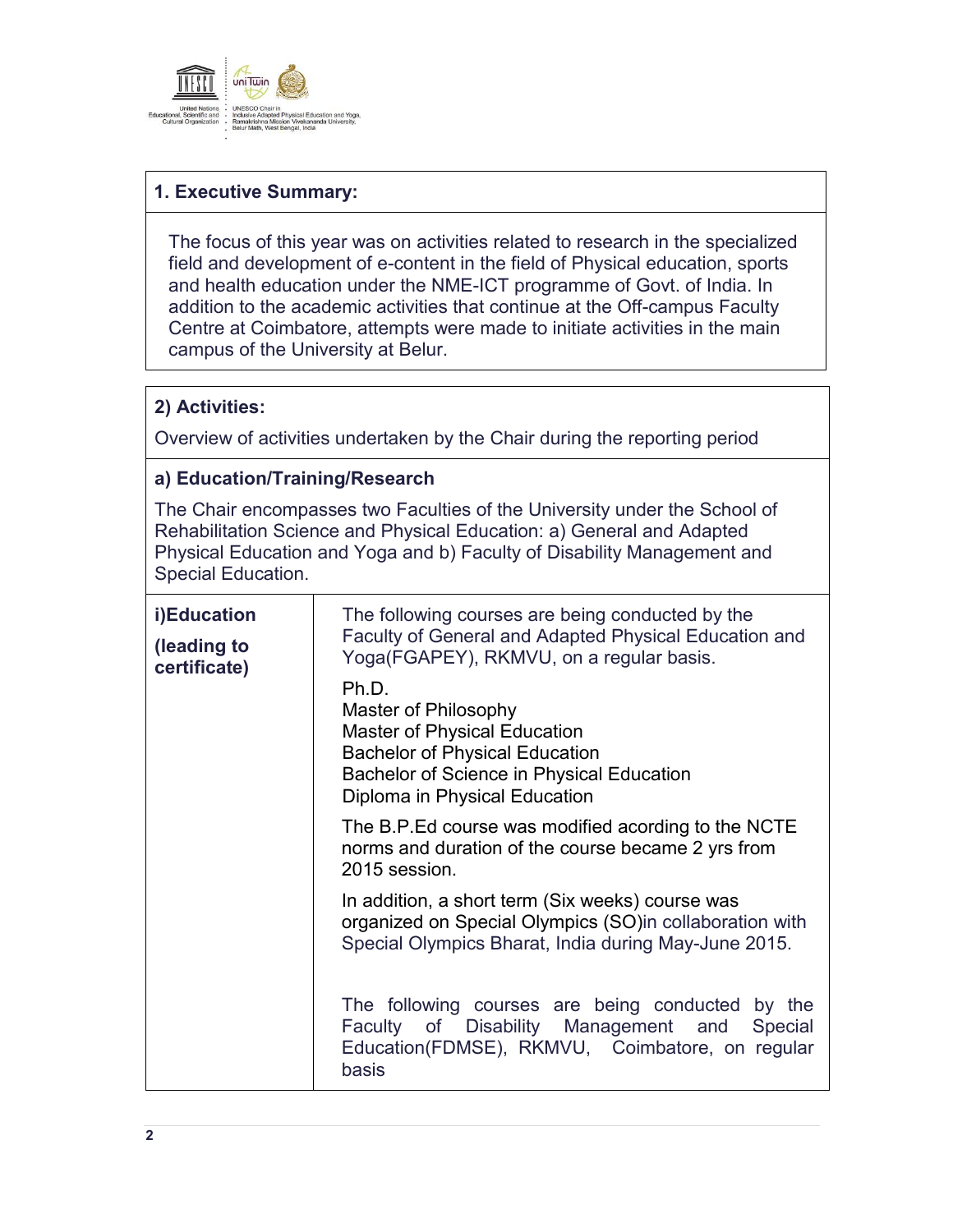

|                              | Ph.D in Special Education (VI/HI/MR)                                                                                                                                                                                                                                                                                                                                                                                         |  |  |
|------------------------------|------------------------------------------------------------------------------------------------------------------------------------------------------------------------------------------------------------------------------------------------------------------------------------------------------------------------------------------------------------------------------------------------------------------------------|--|--|
|                              | M. Phil in Special Education (VI/HI/MR)                                                                                                                                                                                                                                                                                                                                                                                      |  |  |
|                              | <b>Courses Recognized by Rehabilitation Council of</b><br>India (RCI)                                                                                                                                                                                                                                                                                                                                                        |  |  |
|                              | M.Ed in Special Education (VI/HI/MR)<br>B.ED in Special Education (VI/HI/MR)<br>D.ED in Special Education (VI/HI/MR)<br>DSLI - Diploma in Sign Language Interpretation                                                                                                                                                                                                                                                       |  |  |
|                              | Diploma in Theatre Arts for Holistic Development                                                                                                                                                                                                                                                                                                                                                                             |  |  |
|                              | (VI-Visual Impairment, HI-Hearing Impairment, MR-<br><b>Mental Retardation)</b>                                                                                                                                                                                                                                                                                                                                              |  |  |
|                              | The B.Ed course was modified in line with the NCTE &<br>RCI norms and the duration of the course became 2 yrs.                                                                                                                                                                                                                                                                                                               |  |  |
|                              | New Academic course in Main Campus at Belur<br>Math:                                                                                                                                                                                                                                                                                                                                                                         |  |  |
|                              | The University has opened a new Department,<br>Department of Yoga Studies, to promote education and<br>research in the field of Yoga. The department has<br>started a PG Diploma course in Yoga from the session<br>2015. The course is a week end programme of 2yrs<br>duration. Dr. Goswami is teaching in this course. An<br>outreach programme has also been started to provide<br>yoga practice for interested persons. |  |  |
| ii) Training<br>(short term) | 1. A short orientation programme was organised to<br>enhance the activities of e-PG Pathshala programme by<br>involving faculty members of Coimbatore campus. Dr.<br>S. Alagesan attended the orientation programme in April<br>2016. One sample module video recording was done.                                                                                                                                            |  |  |
| iii) Research                | 1. The faculty members of GAPEY and DMSE has<br>submitted eight research projects to different<br>organizations for possible funding.                                                                                                                                                                                                                                                                                        |  |  |
|                              | 2. A new research project proposal was submitted to DST,<br>Govt. of India entitled "Investigation on veering and<br>spatial orientation issues in sighted and visually<br>impaired persons" - Investigator(s)- Dr. Asis Goswami,<br>Dr. Abhijit Bandyopadhyay, and Ashik Iqubal.                                                                                                                                            |  |  |
|                              | 3. Dr. Asis Goswami has started guiding research students                                                                                                                                                                                                                                                                                                                                                                    |  |  |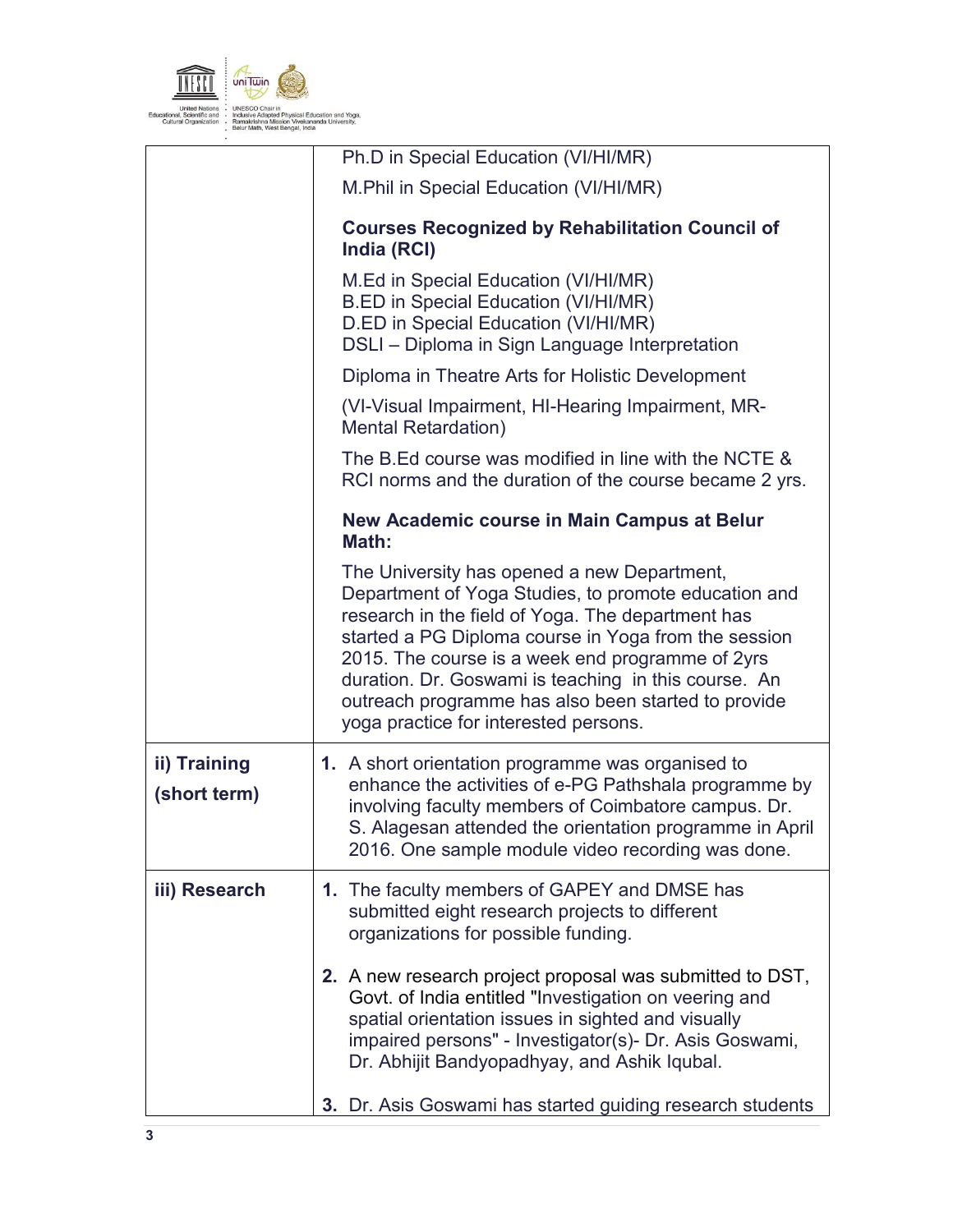

in the field of Adapted Physical Activity. One student has joined under him and had enrolled in the Ph.D. programme in the session 2014-15. This student is working on the mobility and physical activity needs of visually impaired persons.

Significant amount of data were collected in the research project "On Mobility Pattern of Visually Impaired in Sporting Activities". first stage of experiments involving control volunteers has been completed. In this stage the degree of veering of healthy individuals, while walking with vision and in blindfolded state, were recorded. Veering data on blind volunteers is in progress. Some pictures of the data collection are given below:

Blind person walking in the measurement area



Starting position



End position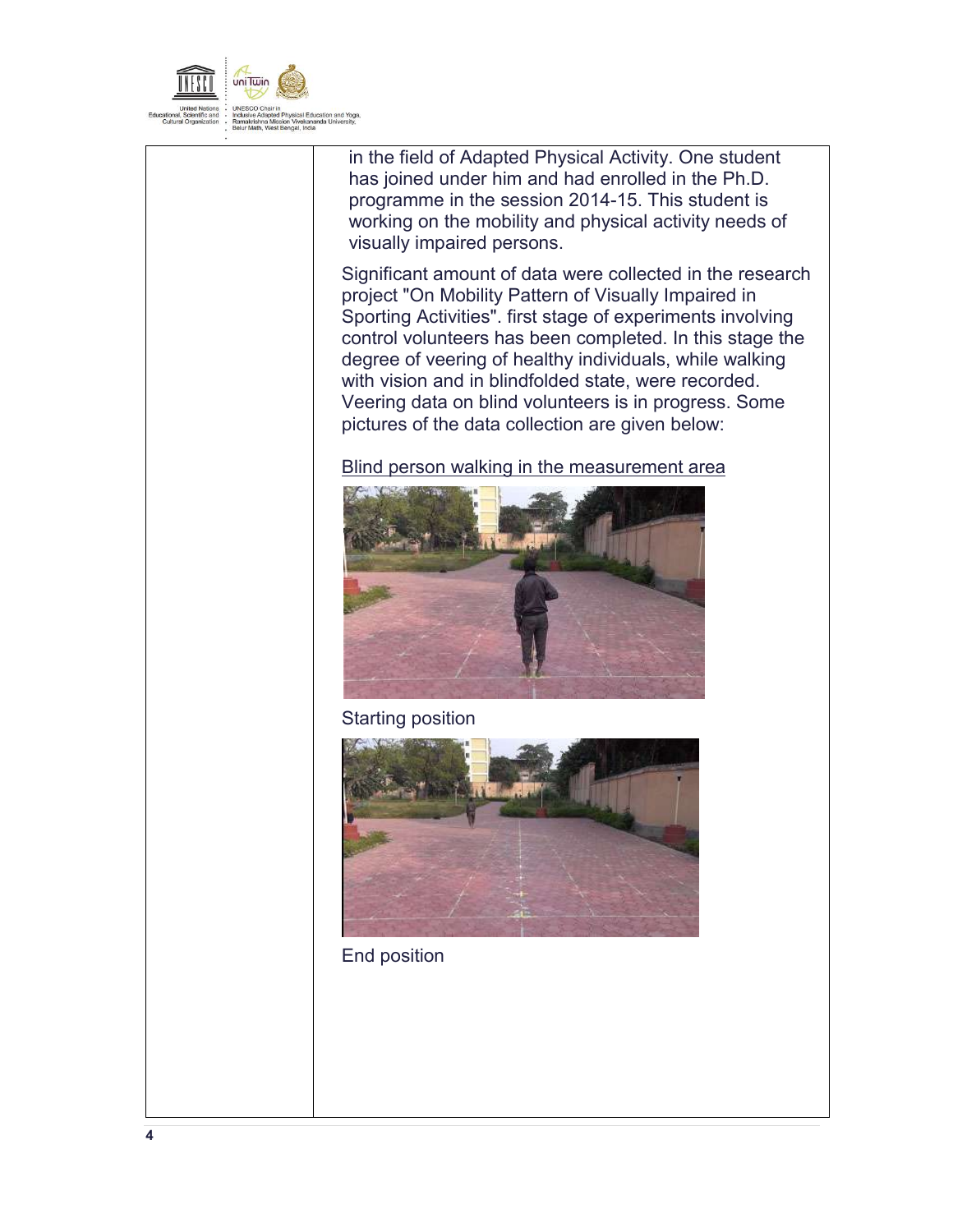

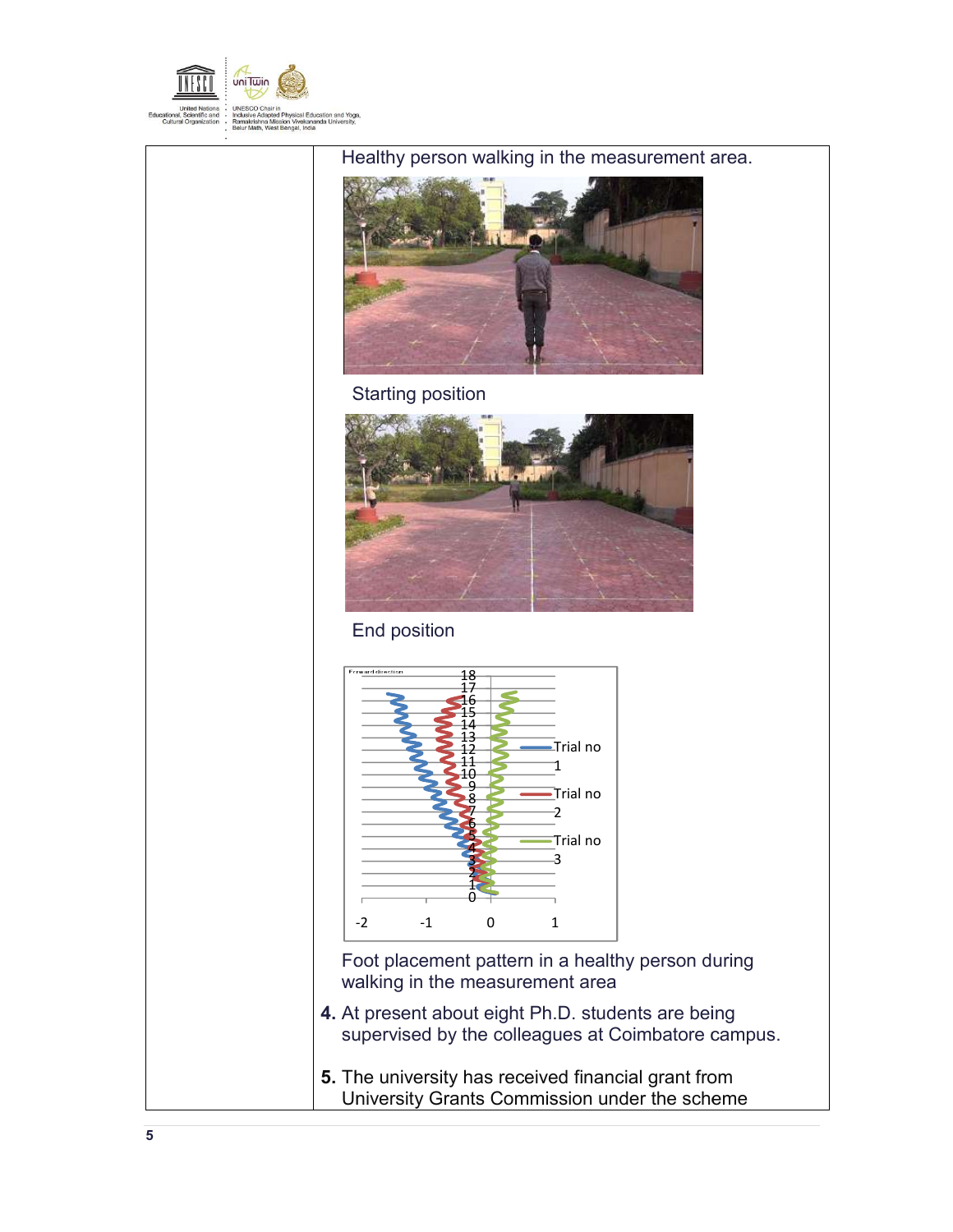

"Development of Sports Infrastructure and Equipment". A number of new equipments were purchased and construction of a building for Sports Science and Yoga is in progress.

#### **i) Key conferences and workshops hosted by the Chair**

No conference could be hosted by the Chair because of the engagement in e-PG Pathshala programme.

#### **ii) Other conferences/organizational activities undertaken by the Chairholder**

- a) Unified Play Day was celebrated on 01.03.2016. The sports competitions in Football, Bocce, Bumper pool, Volleyball and Throwball for persons with disabilities were inaugurated by Swami Abhiramananda Maharaj, Administrative Head, Ramakrishna Mission Vivekananda University. A total number of 208 students from 8 special schools participated in the tournaments.
- b) Faculty organized Leadership Training Camp for the B. P. Ed, B. Sc. and D. P. Ed students at the foothills of Poondi, Arulmigu Vellingiri Andavar Hills Temple, (South Kailash) Coimbatore from 25.10.2015 to 1.11.2015.
- c) Two-day National Seminar on "Assistive Technology in Education and Sports for Total Inclusion of Persons with Disabilities" was held at Ramakrishna Mission Vivekananda University, Coimbatore Campus, in collaboration with National Institute for empowerment of persons with Multiple Disabilities (NIEPMD), Chennai, Tamil Nadu during 6 & 7 February 2015 The seminar was organized by two Faculties of the Ramakrishna Mission Vivekananda University, Coimbatore Campus namely Disability Management and Special Education, General and Adapted Physical Education and Yoga.

### **c) Interuniversity Exchanges/Partnerships**

**1.** At present participating in a National Mission on Education through Information and Communication Technology (MNE ICT) project "e-PG Pathshala" to develop e-content in the field of "Physical Education, Sports and Health Education". A video recording studio was established at Main campus of the university Belur Math. The content is being developed for Post-Graduate level of Physical Education. These contents are being uploaded in INFLIBNET website. Twenty six study modules were prepared for this project. Till date 16 modules have been uploaded that contain study material in text form, video lecture, self assessment and further reading. (http://epgp.inflibnet.ac.in/UploadedContent.php)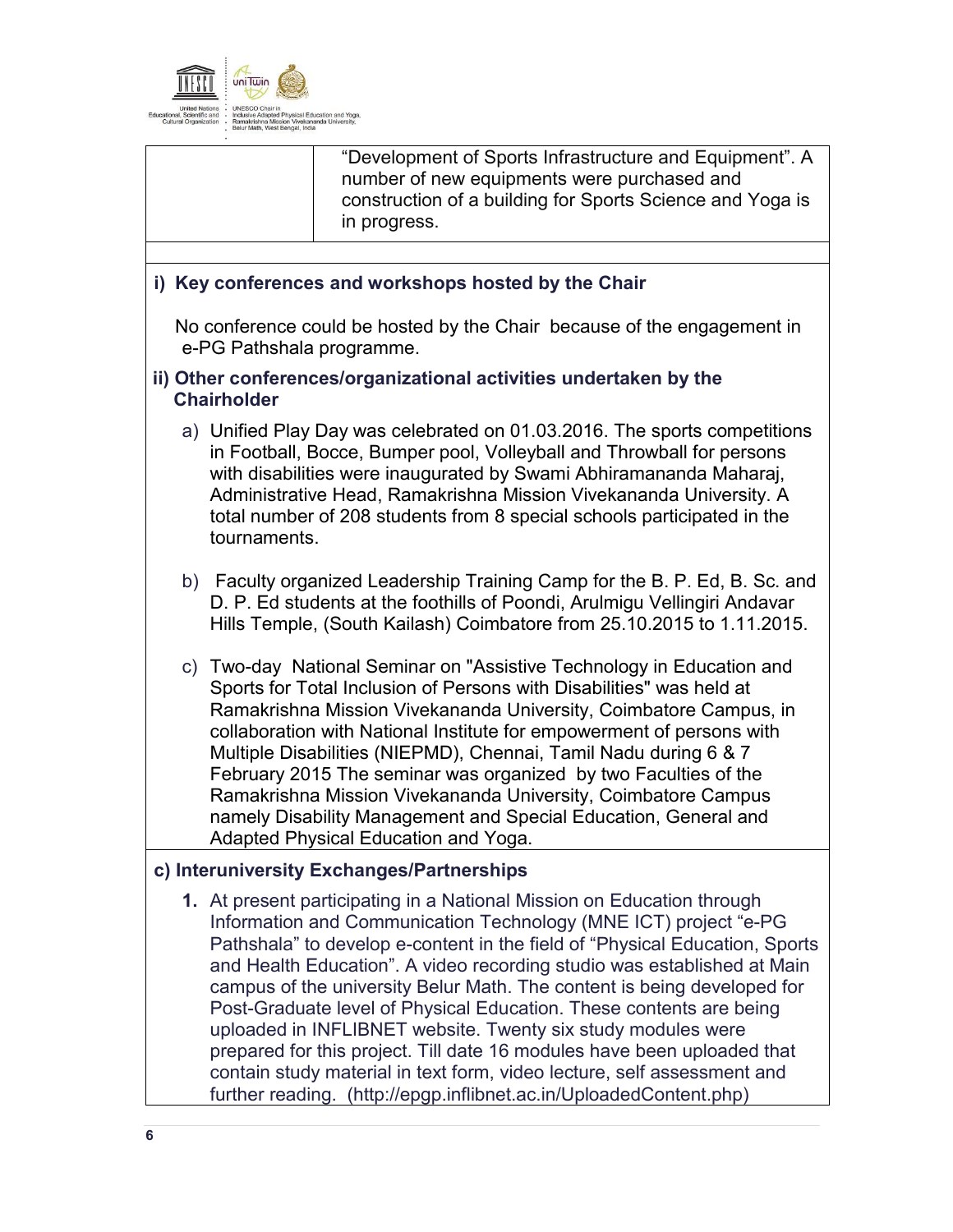

- **2.** The content developed in the e-PG Pathshala project is being repurposed for creating MOOC courses. It is proposed that two courses would be offered in MOOC system by the university in this specialized area. They are
	- i. Officiating and coaching Football ii, Exercise Physiology
- **3.** Dr. Goswami was invited to attend a meeting at Indian Institute of Management Shillong, Meghalaya, India, for discussing the development of Sports Policy for the State of Meghalaya in July 2015. Dr. Goswami is now an External Expert for Development of the Draft State Sports Policy of the Government of Meghalaya being prepared by Indian Institute of Management, Shillong, Meghalaya. He has attended several meeting with the Core group members at Shillong and also in Kolkata.

| d) Publications/Multimedia Materials<br>(major publications and teaching/learning materials) |                                                                                                                                                                                                                                                                                                                                |        |                                 |  |  |
|----------------------------------------------------------------------------------------------|--------------------------------------------------------------------------------------------------------------------------------------------------------------------------------------------------------------------------------------------------------------------------------------------------------------------------------|--------|---------------------------------|--|--|
| Please tick relevant<br>fields of output and<br>indicate volume of<br>output:                | <b>Books</b><br>Books (edited)<br>Books (chapters)<br>Monographs<br><b>Research Reports</b><br>Journal Articles (refereed)<br><b>Conference Proceedings</b><br><b>Occasional Papers</b><br><b>Teaching/Learning Materials</b><br>Multimedia Materials (CD-Rom)<br>Multimedia Materials (Video)<br>Multimedia Materials (Other) | [tick] | [no.]<br>26 modules<br>26 video |  |  |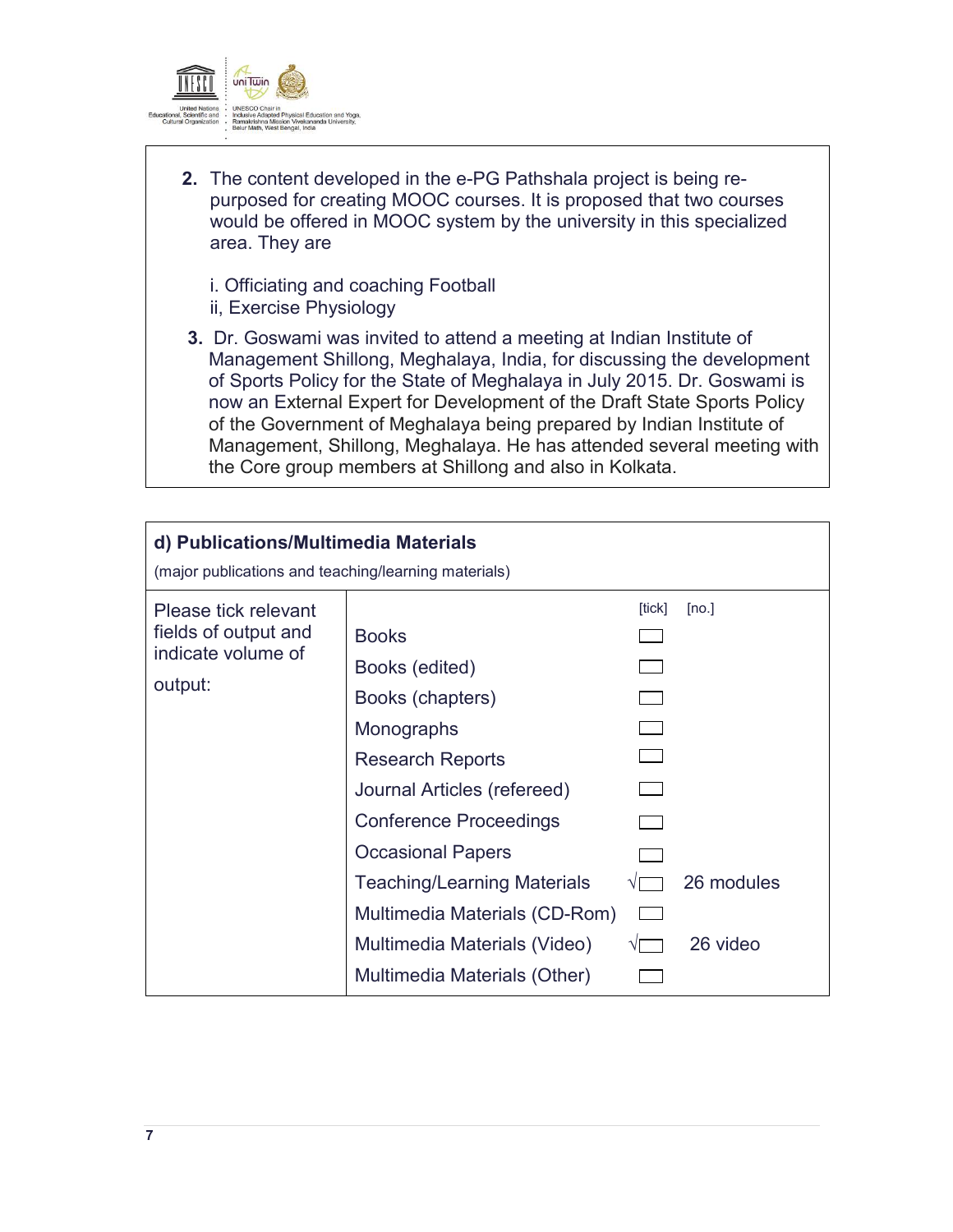

# **Details of major publications and materials.**

## **Journal of Adapted Physical Education and Yoga:**

Since 2011 GAPEY is running a bi-annual journal "The Journal of Adapted Physical Education and Yoga". Peer reviewed articles on Physical Education, Adapted Physical Education and Yoga are published in this journal. Research scholars, staff-members and students working in the area contribute to this journal. The journal is now available in the website of Coimbatore Campus (http://www.vivekanandauniversity-cbe.org/site/joapey-vol-5-no-1-june-2015/#more-3431).

## **Book Publication:**

The following books / resource manuals were released during the year:

1) Updated version of Adapted Physical Education - a resource manual 2) Indian Sign Language Bi-lingual dictionary English-Tamil

### e) **Cooperation with UNESCO Headquarters, Field Offices**

NA

**f) Other**(any other activities to report)

1. One Month Yoga Training Camp from 21.05.2016 to 20.06.2016 was organized at different locations of nine districts of West Bengal and in Kolkata city by the university with the financial support of CCRYN, Ministry of AYUSH, Government of India. About ten thousand persons were covered under this camp.



International Yoga day celebration in the University campus.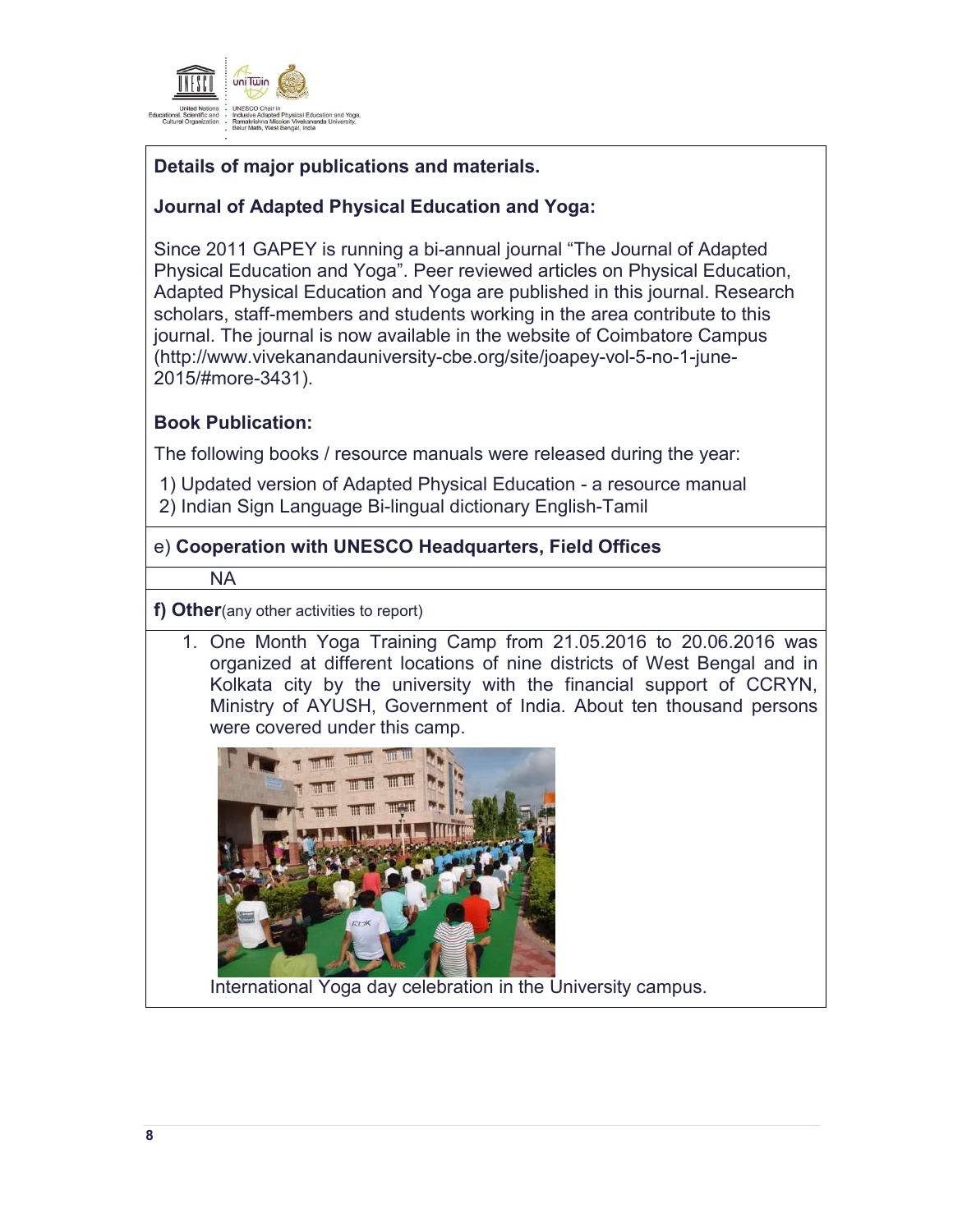



### **3. Future Plans and Development Prospects:**

Outline of action plan for the next biennium and short/medium and long-term development prospects. Please do not hesitate to refer to difficulties that the Chair has experienced (Not exceeding 300 words)

### **1. Establishment of Sports Science and Yoga research laboratory**

Construction of the building for Sports Science and Yoga has began. A few equipment for research was also purchased. Procurement of more equipment is in progress.

### **2. Starting of Sports Science and Yoga Course**

New courses planned to be launched during the year are:

- 1. One year full time Post Graduate Diploma in Yoga
- 2. Certificate course in Yoga.
- 3. Diploma course in Playfield development and management.
- 4. MOOC courses in Exercise Physiology and Adapted Physical Activity.
- **3. Sensory Park:** A plan for this project is ready. Possible funding sources are being identified.
- **4. Assistive Technology Cell:** The Assistive technology cell was planned in the last year has started functioning with a number of equipment and